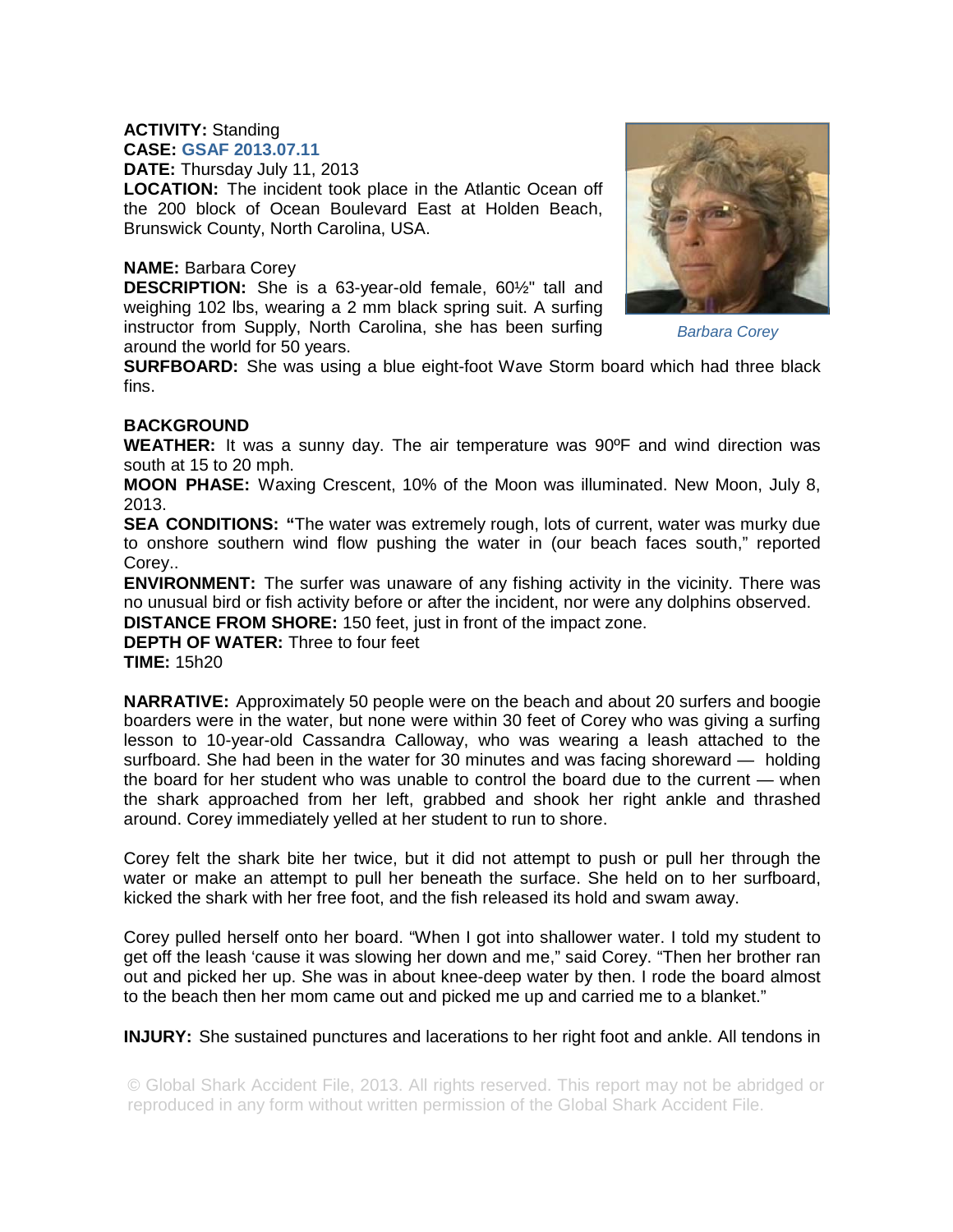her foot were severed including her Achilles tendon. Her surfboard was not bitten by the shark.

**FIRST AID / TREATMENT:** people on the beach provided assistance. Holden Beach Police, Brunswick County EMS and emergency responders from Tri-Beach Fire Department responded to the scene. Coastline rescue transported Corey to Brunswick Novant Health Medical Center where her injury was treated by Dr. Mark Hanna and surgeon Dr. Richard Leighton.

**SPECIES:** According to Corey, the shark was about five to six feet in length. Tooth fragments were recovered from the wound, but Corey is unsure of their location.

**CASE INVESTIGATOR:** Clay Creswell, GSAF



© Global Shark Accident File, 2013. All rights reserved. This report may not be abridged or reproduced in any form without written permission of the Global Shark Accident File.